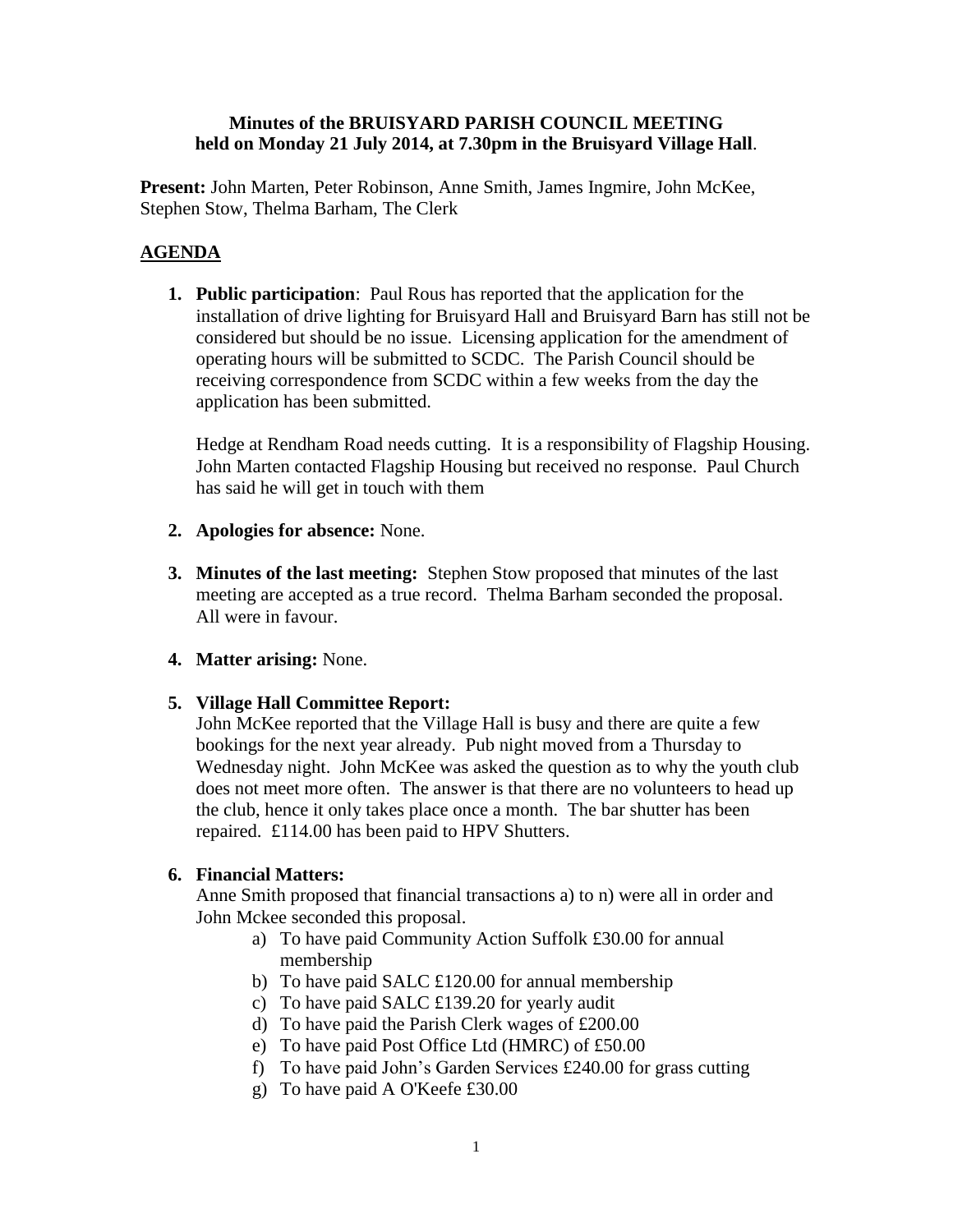- h) To have paid Teresa McKee £45.00 for cleaning
- i) To have paid E-ON £99.82 for electricity
- j) To have paid Essex & Suffolk Water £42.67 for water
- k) To have paid HVP Shutters £114.00 for village hall bar shutter
- l) To have paid A O'Keefe £105.00
- m) To have paid Teresa McKee £40.00 for cleaning
- n) To have paid E-ON £50.14 for electricity
- **7. SALC internal Audit: issues raised:** The Clerk has reported that during the external audit SALC have commented on a few issues that must be improved and changed for the year ahead. The Clerk has informed the council that the full list of recommendations from SALC auditor is available from the Clerk should anyone wants to read it in more detail. The Clerk has reported that she will be acting on all the recommendations to make sure we meet all the required standards for the next audit. One of the issues raised was the fact that Village Hall petty cash income had not been recorded in greater detail in the Village Hall spreadsheet and there was no information where exactly the money was coming from. The Village Hall committee has acted on this recommendation and has introduced monthly sheets where members of the VH committee will be recording all the petty cash transactions and then pass those on to David Smith who will be posting them on the online spreadsheet.
- **8. Future planning meetings:** Stephen Stow has accepted the position of the Chair of the Planning Committee. To make future planning meetings short and productive it has been decided to adhere to the following schedule: 15 minutes to allow members of the public to look at all the plans and application relating to a planning application. 15 minutes for any public comment on the plans and another 15 minutes to discuss and vote. One of the members of the planning committee will then write to the SCDC with the Council's thoughts and recommendations.

John Marten reported on the Chestnut cottage application. The only thing that has changed in the build from the original planning application is the colour of the tiles.

- **9. Dog bin at Mill Lane:** We are not going to go ahead with the dog bin as there is not much fouling going on at the moment. But we shall monitor the situation and will return to it at a later date.
- **10. Play Area:** We are going ahead with this. Money from the SCDC Playspace fund has been received. We are just waiting to receive funds from Awards for all. Over all the following funds are available to the Parish Council to pay for this.

£ 9995.00 – Awards for All